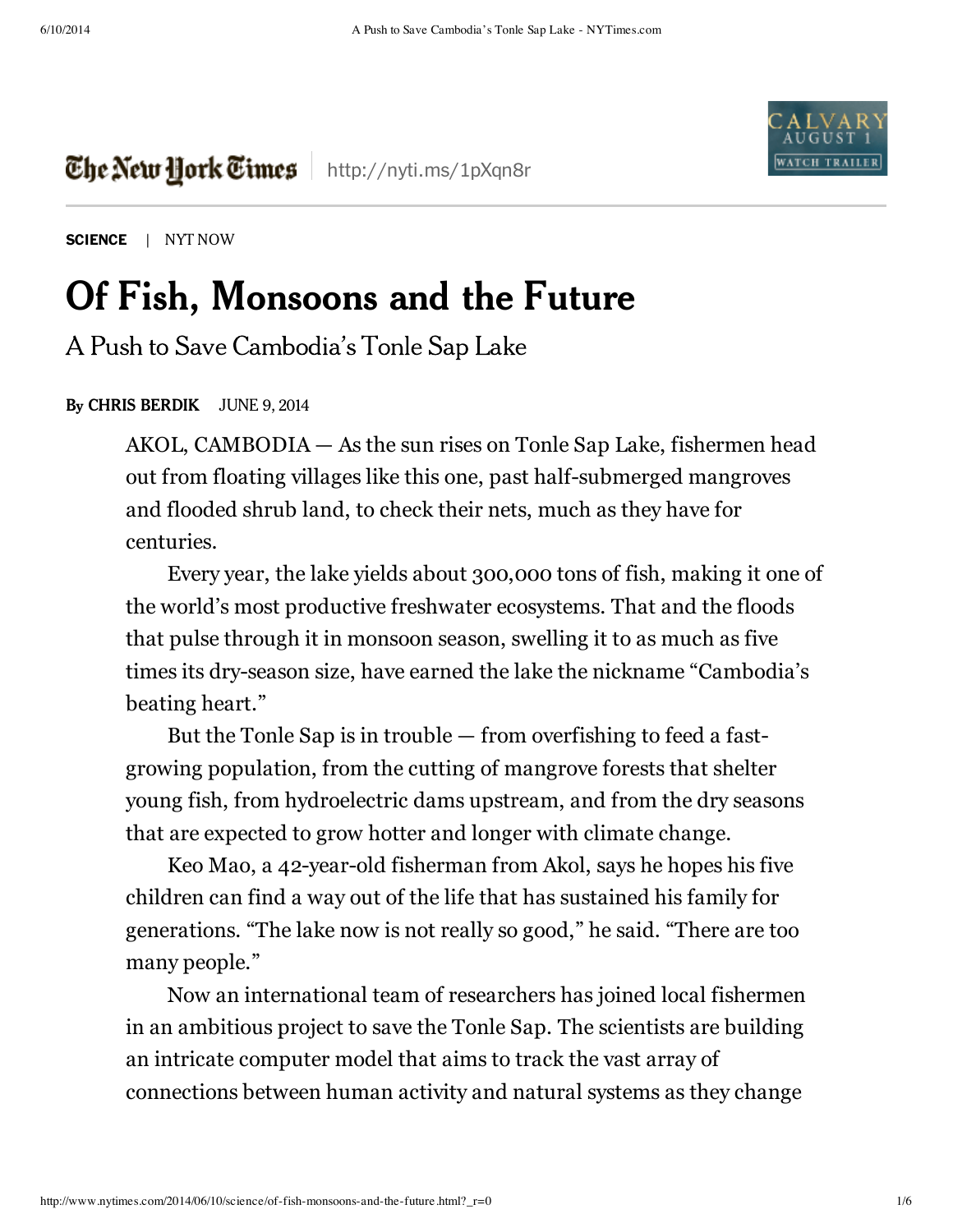over time. Begun in 2012, the model will take several years to complete, while threats to the Tonle Sap continue to mount.

But the hope is to peer into the lake's future to predict how different developmental, economic and regulatory choices may ripple through this interconnected and fast-changing ecosystem, and to plan a sustainable way forward.

### **Charting a Changing Cambodia**

Henri [Mouhot,](http://www.britannica.com/EBchecked/topic/394484/Henri-Mouhot) the 19th-century French explorer who crossed the Tonle Sap on his way to Angkor Wat, said the lake resembled a violin lying diagonally across Cambodia. At its neck, a tributary flows southeast to the Mekong River. On the laptop of Roel [Boumans,](http://www.uvm.edu/giee/?Page=boumans.html) an ecologist who helped develop the modeling project, the lake and its flood plain are divided into 16 watersheds that he fills with shades of green, yellow and brown, based on vegetation and land-use data from satellite images.

"The model tells us stories," he said, "and it tests the stories we, as scientists, tell about the how different parts of the system work."

Along with attributes like soil composition, elevation and vegetation, the digital Tonle Sap will soon have what the scientists call "agents," including fish and people. Agents make choices. They change the lake and react to those changes, depending on factors like when enough fish swim into an area to attract predators and fishing boats. Local fishermen are critical to the Tonle Sap modeling project. They have been collecting fish from small research nets, jotting down their species, lengths and weights, and snipping tails for DNA testing. They will also take part in other fieldwork, including water and sediment sampling, household surveys and economic research.

Cambodia's population is growing rapidly, at a rate of nearly 2 percent a year. Many rural Cambodians, including subsistence farmers displaced by land grants to large agribusinesses, have migrated to the Tonle Sap from upland areas. Others come after selling their farmland to pay off debt. From 1998 to 2008, the most recent period studied, the number of full-time Tonle Sap fishermen grew by 38 percent to 38,200,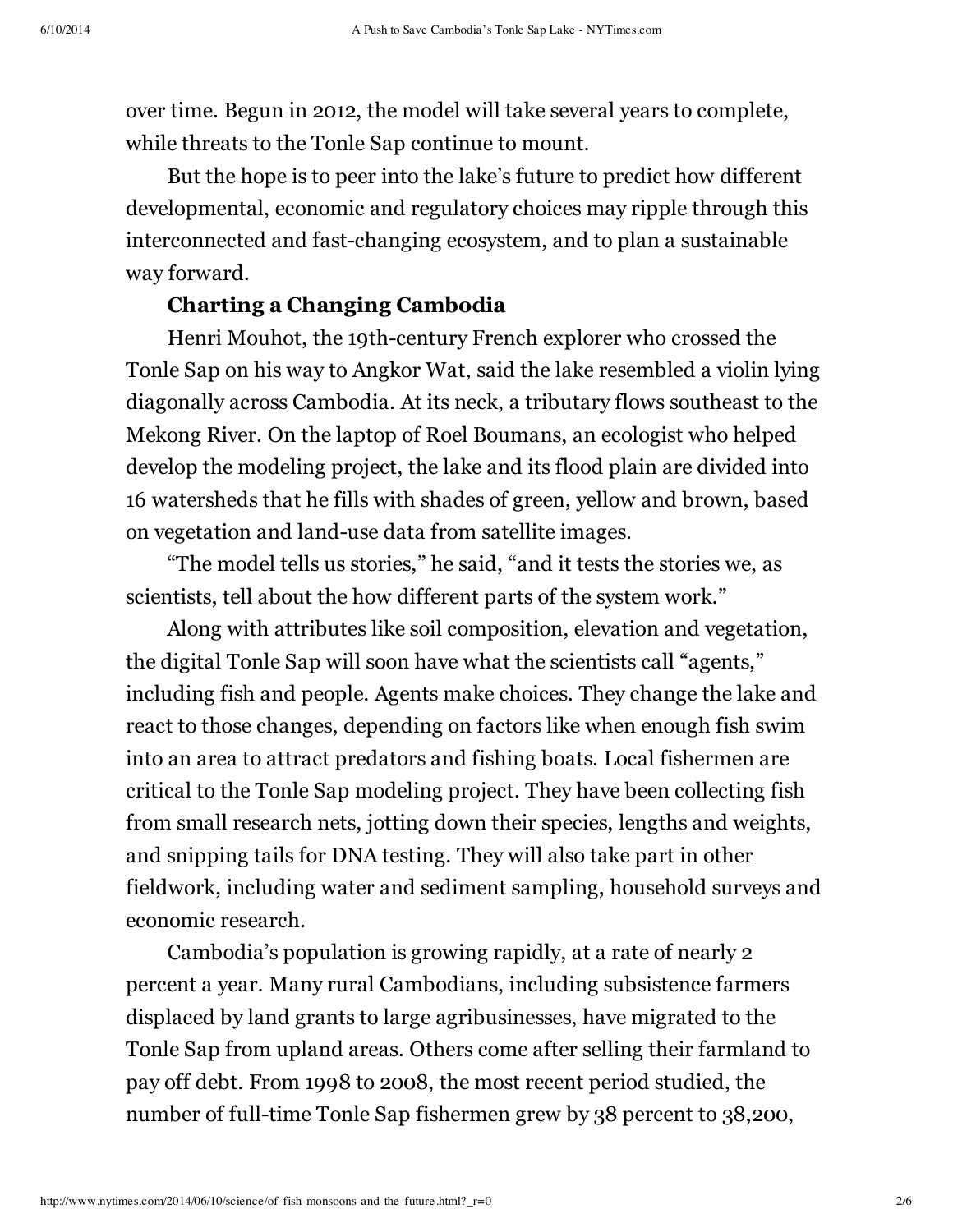and the number of lakeside farmers, many of whom fish part time, increased 33 percent to 520,800.

The computer model does not yet account for the surging population, but it already has years of data on water levels. By sending blue pulses across the map on his laptop to simulate flooding, Dr. Boumans can calculate where floodwater sediments, shown in oranges and reds, are likely to settle.

He developed the modeling approach a decade ago with Robert Costanza, an [environmental](http://www.uvm.edu/giee/?Page=costanza.html) economist now at Australian National University. They called it Mimes, short for multiscale integrated models of ecosystem services.

It is among the most ambitious of several models to emerge from the movement among ecologists to assign economic values to nature and its processes. Critics warn that such models can lead scientists to discount important data that disagree with their forecasts; others say focusing on "services" puts price tags on nature, undervaluing things like biodiversity that aren't bought and sold. The idea's supporters, however, say it aligns nature's interests with our own.

"In the past, it was a conservation and environmental argument pitted against the economic argument," said [Lewis](http://www.umaine.edu/marine/people/profile/lewis_incze) Incze, a marine ecologist and oceanographer at the University of Maine who is not part of the Tonle Sap project. "You can still argue about valuation and importance, but these models recognize that this is not one class of argument against another, but a whole family of processes that need to be recognized and accounted for together."

Dr. Boumans said the Mimes model "lets you explore the decisions you're making about a landscape and seascape, showing you what's gained and lost over space and time."

One set of decisions involves the big dams planned upstream of the Tonle Sap, often portrayed as a trade-off between electricity and food. Fewer than half of Cambodians have reliable access to power; blackouts are common, and costly electricity slows business development and job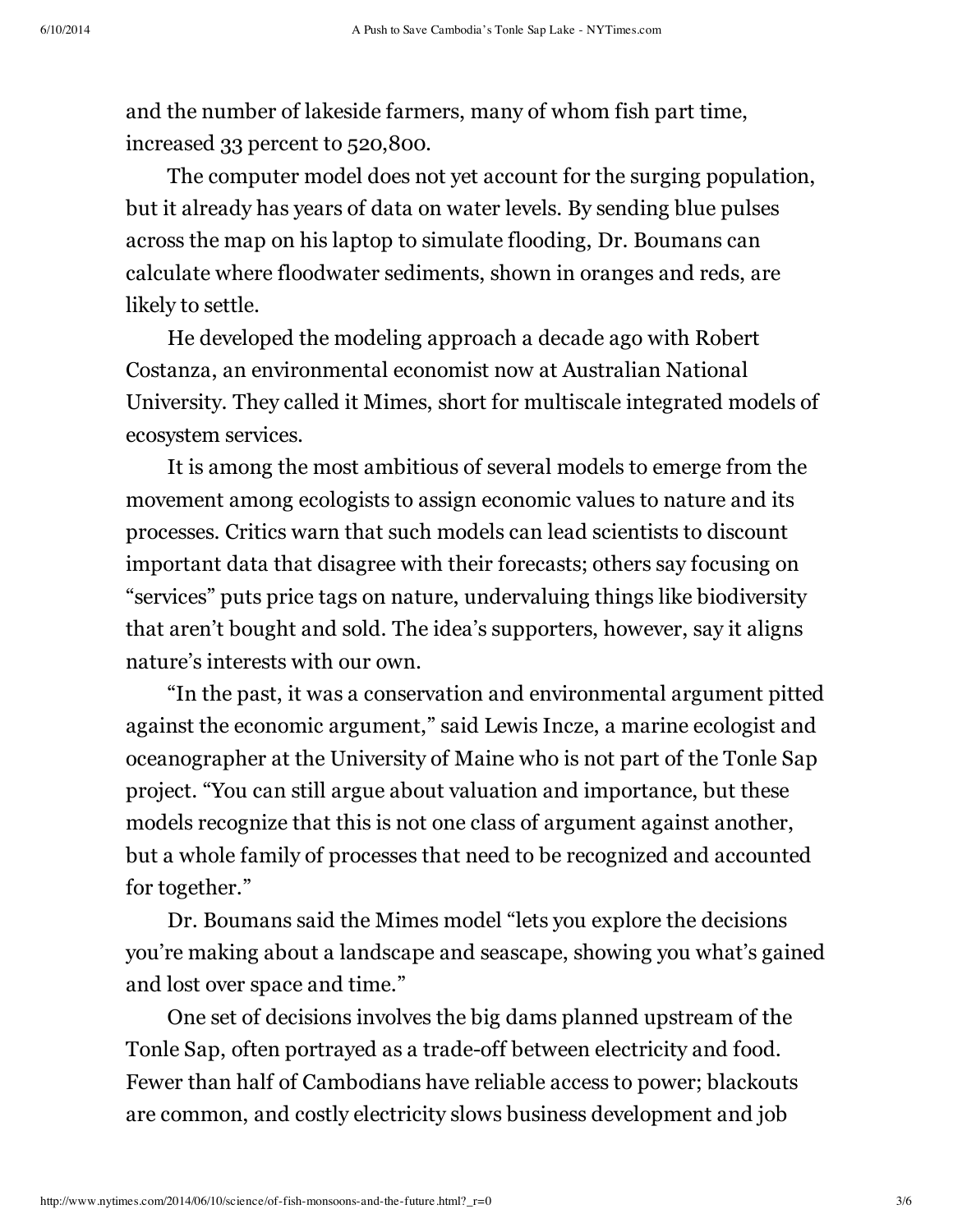growth.

But tropical dams typically generate power for just a few decades, while the Tonle Sap has been feeding Cambodia for centuries. Fish are carved in the walls at Angkor Wat, and they supply three-quarters of the animal protein in a country where nearly 40 percent of children are chronically malnourished.

About 60 percent of Cambodia's inland fish catch comes from the Tonle Sap, which also supports migratory fish caught upstream, said Chheng Phen, acting director of Cambodia's Inland Fisheries Research and Development Institute, which is taking part in the modeling project.

"If the Tonle Sap does not function," he said, "then the whole fishery of the Mekong will collapse."

## **The Coupling of People and Nature**

Traditionally, ecologists have viewed humans in an ecosystem as something of a nuisance — contaminating samples, skewing data and clouding scientific analyses. "But the human aspect of an ecosystem is crucial," said [Jianguo](http://csis.msu.edu/people/jianguo-liu) Liu, who leads the International Network of Research on Coupled Human and Natural Systems, or [Chans-net](http://chans-net.org/), a network of 1,300 ecologists, economists, and sociologists.

"The central message of Chans is that humans and nature are coupled, just like husband and wife," says Dr. Liu, director of the Center for Systems Integration and [Sustainability](https://www.facebook.com/MichStateCSIS) at Michigan State University. "They interact, work together, and the impacts are not just one way. There are feedbacks."

The Tonle Sap project is designed to capture those interactions and look for their consequences, often unintended. For instance, increased fishing could actually lead to more fish in the lake, at least for a while. Kevin [McCann,](http://www.uoguelph.ca/ib/people/faculty/mccann.shtml) an ecologist at the University of Guelph in Ontario, says that if fishermen take everything they bring up in their nets, the species that suffer most will be the larger fish that grow and reproduce slowly. With fewer big fish eating the fast-multiplying, small fish, the results will be more fish over all, but reduced biodiversity.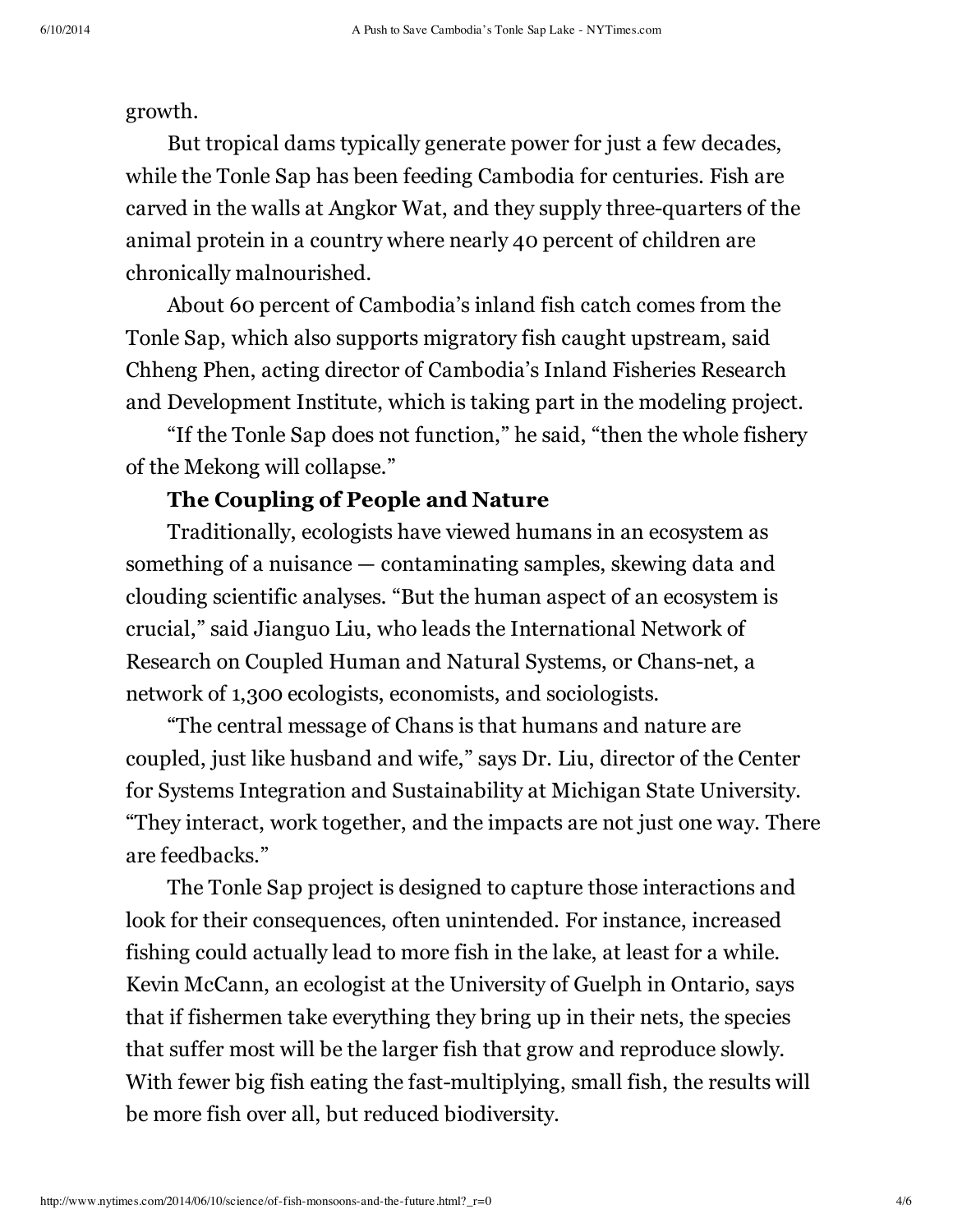Over the past decade, data suggest that the lake has been losing its biggest fish — quarter-ton catfish, stingrays with six-foot wingspans, Siamese carp bigger than the fishermen who caught them — while the catch of the tiny trey riel, or money fish, has risen slightly. (They are used primarily for [prahok,](http://www.nytimes.com/2003/02/04/international/asia/04CAMB.html?module=Search&mabReward=relbias%3Ar) the fermented fish paste that is a staple of Cambodian cooking.)

Climate models forecast longer, hotter dry seasons for Southeast Asia, and more intense monsoon floods. Both changes could disrupt the migration and spawning patterns of Tonle Sap fish, said [Sovan](http://sovan.lek.free.fr/) Lek, an ecologist at Paul Sabatier University in Toulouse, France, who is a native of Cambodia and a principal investigator in the Tonle Sap project. "In Europe, the water can go from very cold to very warm, from winter to summer," he said. "Here, the temperature is stable over the whole year, so adaptation to a change will be more difficult."

#### **1.5 Million Depend on the Lake**

Thol Thoeun, a 27-year-old Tonle Sap fisherman, sat on the floor of his floating house and recounted how rats devoured his vegetable garden, how all his money goes to home repairs after monsoons, and how his rickety fishing boat continually takes on water.

His family came here in 2002, fleeing hard times inland, but times are hard here, too. More than 70 percent of households earn less than \$1,000 a year, and many fishermen are in debt, owing nearly \$780 on average, according to the Cambodian fisheries administration.

"Everyone faces difficulties," Mr. Thoeun said. "Everyone is suffering."

The 1.5 million people who depend directly on the Tonle Sap, mostly fishers, farmers and their families, are one of the biggest factors in forecasting the lake's future. They can't do much about the dams, most of which are planned beyond Cambodia's borders, nor can they stop global warming.

But how they react to changes on the lake will be critically important. If fish catches were to drop by a third, for example, fishermen might have to spend even more time on their boats, or venture into illegal "no take"